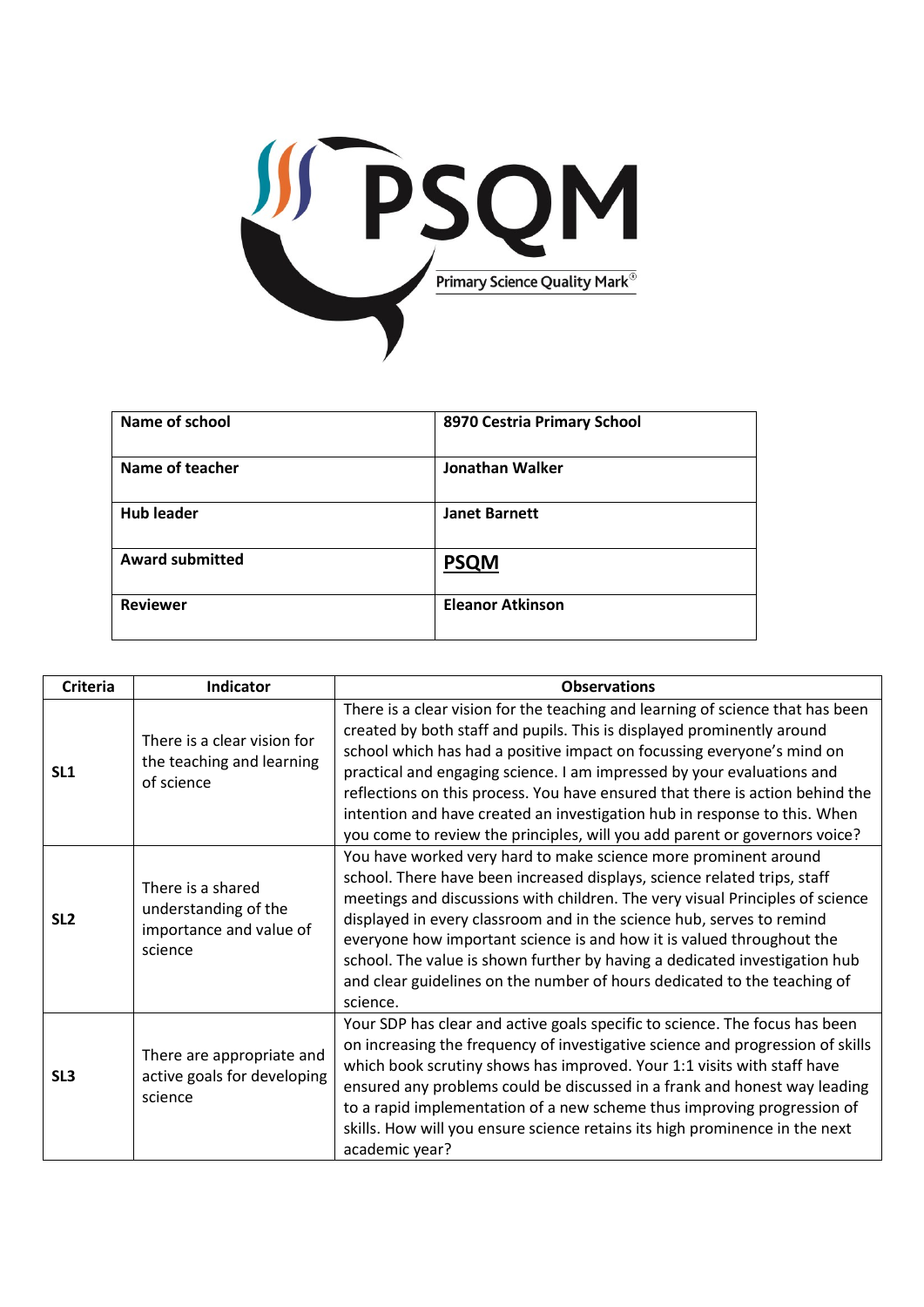| SL <sub>4</sub> | There is a commitment to<br>the professional<br>development of subject<br>leadership in science                                                          | The fact that you are part of a STEM network communicates your interest in<br>science and supports the professional development of your role as SL. You<br>have engaged with others in this network to better understand assessment<br>and monitoring which has had an impact on your confidence as SL<br>The PSQM year has provided many opportunities for you to develop in your<br>role which have benefited the other staff at Cestria. Are you aware of Reach<br>Out CPD which is free online science CPD that you and other members of<br>staff can access to develop further?                                                                                                                                                                                                                                                                                                                           |
|-----------------|----------------------------------------------------------------------------------------------------------------------------------------------------------|----------------------------------------------------------------------------------------------------------------------------------------------------------------------------------------------------------------------------------------------------------------------------------------------------------------------------------------------------------------------------------------------------------------------------------------------------------------------------------------------------------------------------------------------------------------------------------------------------------------------------------------------------------------------------------------------------------------------------------------------------------------------------------------------------------------------------------------------------------------------------------------------------------------|
| SL <sub>5</sub> | There are monitoring<br>processes to inform the<br>development of science<br>teaching and learning                                                       | It is very clear from the evidence provided in the CPD log, the portfolio and<br>reflections that a range of monitoring processes are informing the<br>development of science. The quality of teaching and learning has improved<br>as a direct result of this. I agree with your next steps to collect pupil voice<br>just twice a year. We can't always do everything that we would like to so<br>realistic goals are important.                                                                                                                                                                                                                                                                                                                                                                                                                                                                             |
| <b>T1</b>       | There is engagement with<br>professional development<br>to improve science<br>teaching and learning                                                      | You have been proactive in finding out where your colleagues lacked<br>confidence and have implemented support and a range of monitoring<br>activities to ensure the best outcomes in a very informal way. It is not clear<br>if you have been able to feedback the RSC session you attended yourself on<br>Working scientifically but I can see from CPD log that you held several staff<br>meetings this year. As already mentioned, you might like to look at<br>ReachOut CPD from Imperial College, which is a free online resource and a<br>quick, easy way to support staff's subject knowledge. The Ogden Trust also<br>offers free CPD (I know there are sessions running at Durham university)<br>and also this comes with free resources. Next steps: Consider auditing staff<br>skills and targetting CPD to areas of weakness. STEM National learning<br>centre often offers grants for CPD there. |
| T <sub>2</sub>  | There is a range of effective<br>strategies for teaching and<br>learning science which<br>challenge and support the<br>learning needs of all<br>children | The investigation hub has been one successful strategy for teaching science.<br>What other new strategies have you introduced? What strategies are used<br>to support the most/least able children at school? Have you considered<br>using concept cartoons or Active assessment, Post It planners, Discovery<br>Dog or Drama as strategies for teaching science? There is also a range of<br>exciting online resources to increase enquiry such as Explorify and BBC<br>terrific scientific.                                                                                                                                                                                                                                                                                                                                                                                                                  |
| T3              | There is range of up-to-<br>date, quality resources for<br>teaching and learning<br>science which are used<br>regularly and safely                       | The portfolio clearly shows a range of up to date resources being used such<br>as microscopes and iPads. I believe there a range of iPad apps that include<br>light sensors, sound sensors and even pulse meters that may interest you?<br>The resources are stored centrally in the Investigation hub and used under<br>adult supervision. The ASE have produced a book called "Be Safe" which is<br>relatively cheap and documents all risks for practical science lessons.                                                                                                                                                                                                                                                                                                                                                                                                                                  |
| L1              | There is a shared<br>understanding of the<br>purpose and process of<br>science enquiry                                                                   | The principles show that there is a shared understanding of the purpose and<br>process of science enquiry and it is very clear that there is lots of hands-on<br>investigations now taking place. It is not clear how questions are chosen to<br>investigate? Is this child or teacher led? How do pupils plan an<br>investigation? How to they evaluate and report on their findings? Is there<br>evidence of children using different enquiry types such as: sorting and<br>classifying/pattern seeking/fair testing/researching/observing over time?<br>The book "it's not fair or is it" will support you and your staff in this area.                                                                                                                                                                                                                                                                     |